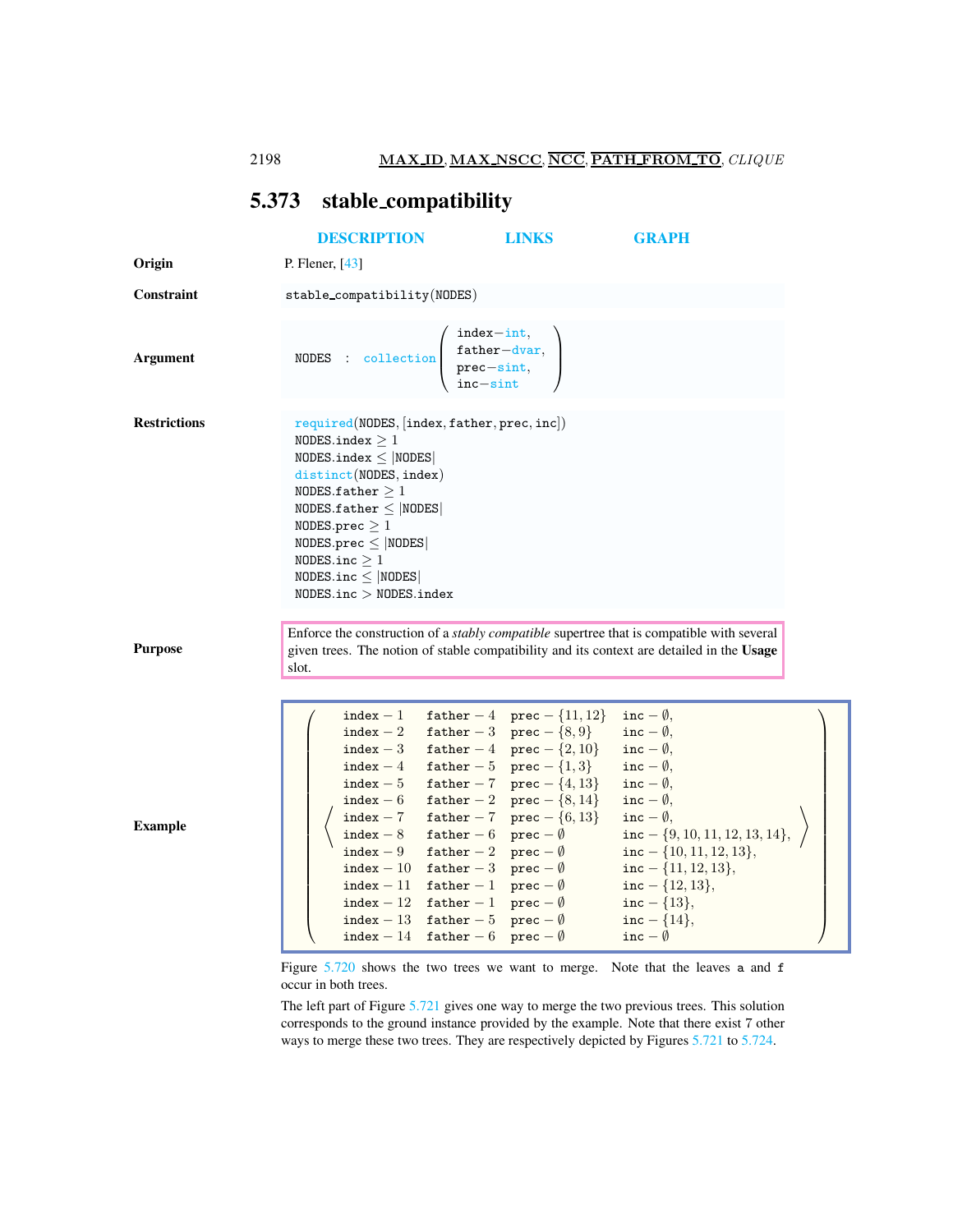

<span id="page-1-0"></span>Figure 5.720: The two trees to merge



Figure 5.721: First solution (corresponding to the ground instance of the example) and second solution on how to merge the two trees  $T_1$  and  $T_2$  of Figure [5.720](#page-1-0)

<span id="page-1-1"></span>

Figure 5.722: Third and fourth solutions on how to merge the two trees  $T_1$  and  $T_2$  of Figure [5.720](#page-1-0)





| <b>Typical</b>  | NODES  > 2<br>range(NODES.father) > 1 |
|-----------------|---------------------------------------|
| <b>Symmetry</b> | Items of NODES are permutable.        |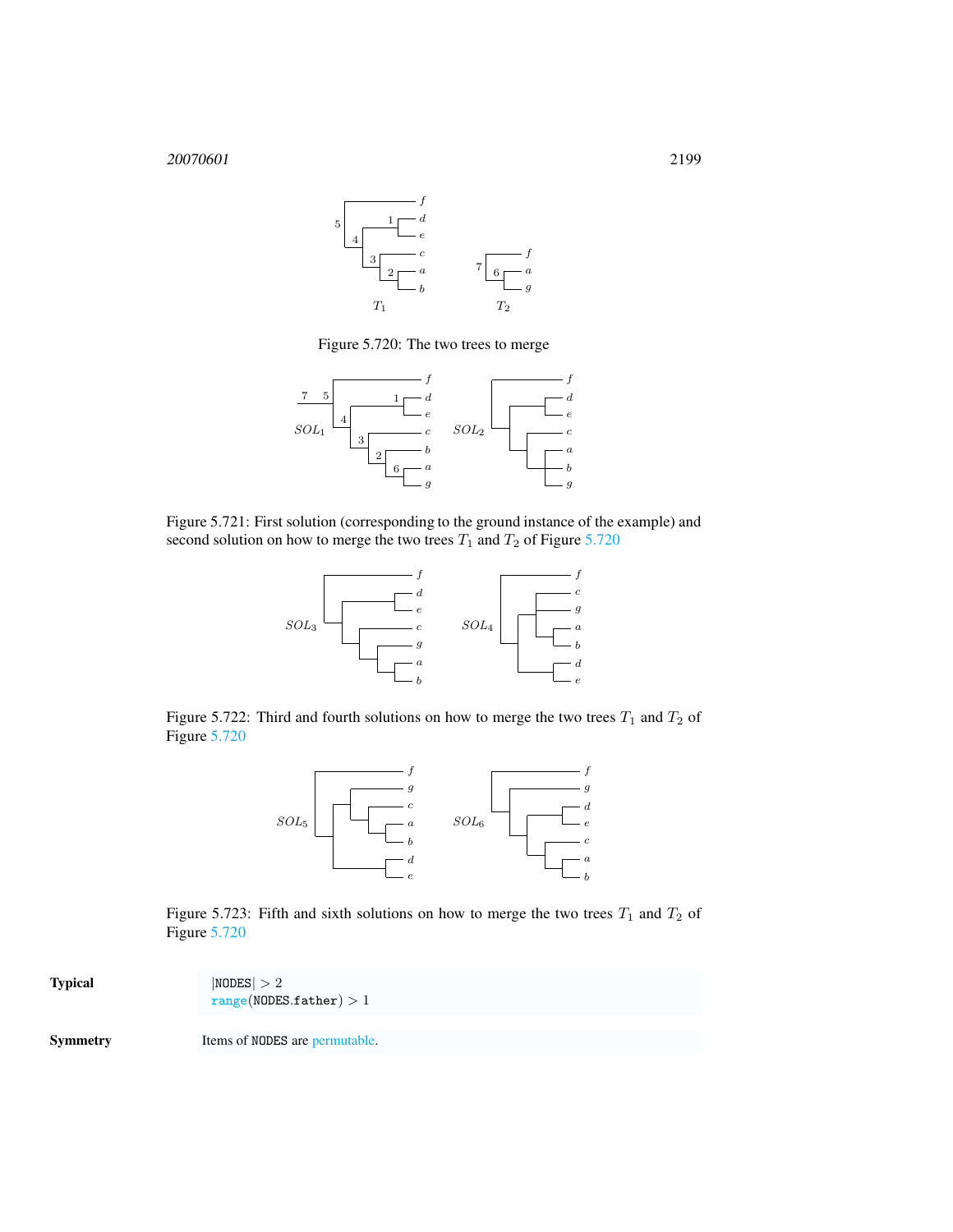

<span id="page-2-0"></span>Figure 5.724: Seventh and eight solutions on how to merge the two trees  $T_1$  and  $T_2$  of Figure [5.720](#page-1-0)

Usage One objective of phylogeny is to construct the genealogy of the species, called the *tree of life*, whose leaves represent the contemporary species and whose internal nodes represent extinct species that are not necessarily named. An important problem in phylogeny is the construction of a supertree [76] that is compatible with several given trees. There are several definitions of tree compatibility in the literature:

- A tree  $\mathcal T$  is *strongly compatible* with a tree  $\mathcal T'$  if  $\mathcal T'$  is topologically equivalent to a subtree  $T$  that respects the node labelling. [294]
- A tree  $T$  is *weakly compatible* with a tree  $T'$  if  $T'$  can be obtained from  $T$  by a series of arc contractions. [398]
- A tree  $\mathcal T$  is *stably compatible* with a set  $\mathcal S$  of trees if  $\mathcal T$  is weakly compatible with each tree in  $S$  and each internal node of  $T$  can be labelled by at least one corresponding internal node of some tree in S.

For the supertree problem, strong and weak compatibility coincide if and only if all the given trees are binary [294]. The existence of solutions is not lost when restricting weak compatibility to stable compatibility.



<span id="page-2-1"></span>Figure 5.725: Supertree problem instance and two of its solutions

For example, the trees  $\mathcal{T}_1$  and  $\mathcal{T}_2$  of Figure [5.725](#page-2-1) have  $\mathcal{T}$  and  $\mathcal{T}'$  as supertrees under both weak and strong compatibility. As shown, all the internal nodes of  $\mathcal{T}'$  can be labelled by corresponding internal nodes of the two given trees, but this is not the case for the father of b and q in  $\mathcal T$ . Hence  $\mathcal T$  and four other such supertrees are debatable because they speculate about the existence of extinct species that were not in any of the given trees. Consider also the three small trees in Figure [5.726:](#page-3-1)  $\mathcal{T}_3$  and  $\mathcal{T}_4$  have  $\mathcal{T}_4$  as a supertree under weak compatibility, as it suffices to contract the arc  $(3, 2)$  to get  $\mathcal{T}_3$  from  $\mathcal{T}_4$ . However,  $\mathcal{T}_3$  and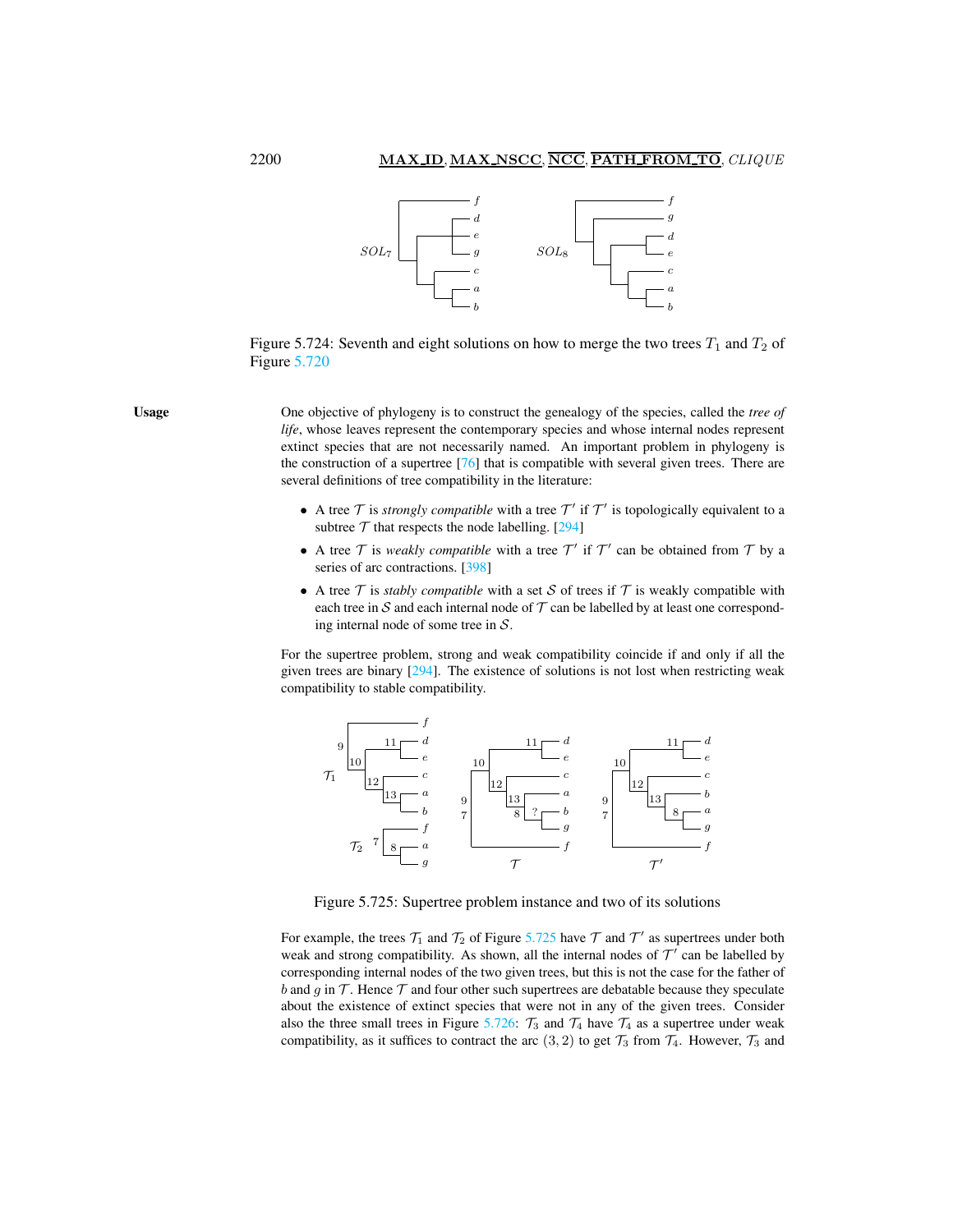$$
1\begin{array}{|c|c|}\n a \\
 b \\
 c \\
\hline\n\end{array}\n\qquad\n\begin{array}{|c|c|}\n 2 & a \\
 \hline\n 3 & b \\
 c \\
\hline\n\end{array}\n\qquad\n\begin{array}{|c|c|}\n 4 & \overline{5} & a \\
 b \\
 c \\
\hline\n\end{array}
$$

<span id="page-3-1"></span>Figure 5.726: Three small phylogenetic trees

 $\mathcal{T}_4$  have no supertree under strong compatibility, as the most recent common ancestor of b and c, denoted by  $m rca(b, c)$ , is the same as  $m rca(a, b)$  in  $\mathcal{T}_3$ , namely 1, but not the same in  $\mathcal{T}_4$ , as  $m rca(b, c) = 3$  is an evolutionary descendant of  $m rca(a, b) = 2$ . Also,  $\mathcal{T}_4$  and  $\mathcal{T}_5$  have neither weakly nor strongly compatible supertrees.

Under strong compatibility, a first supertree algorithm was given in [4], with an application for database management systems; it takes  $O(l^2)$  time, where l is the number of leaves in the given trees. Derived algorithms have emerged from phylogeny, for instance *One-Tree* [294]. The first constraint program was proposed in [191], using standard, non-global constraints. Under weak compatibility, a phylogenetic supertree algorithm can be found in [398] for instance. Under stable compatibility, the algorithm from computational linguistics of [79] has supertree construction as special case.

<span id="page-3-0"></span>See also root concept: tree. Keywords **application area:** bioinformatics, phylogeny. constraint type: graph constraint. final graph structure: tree.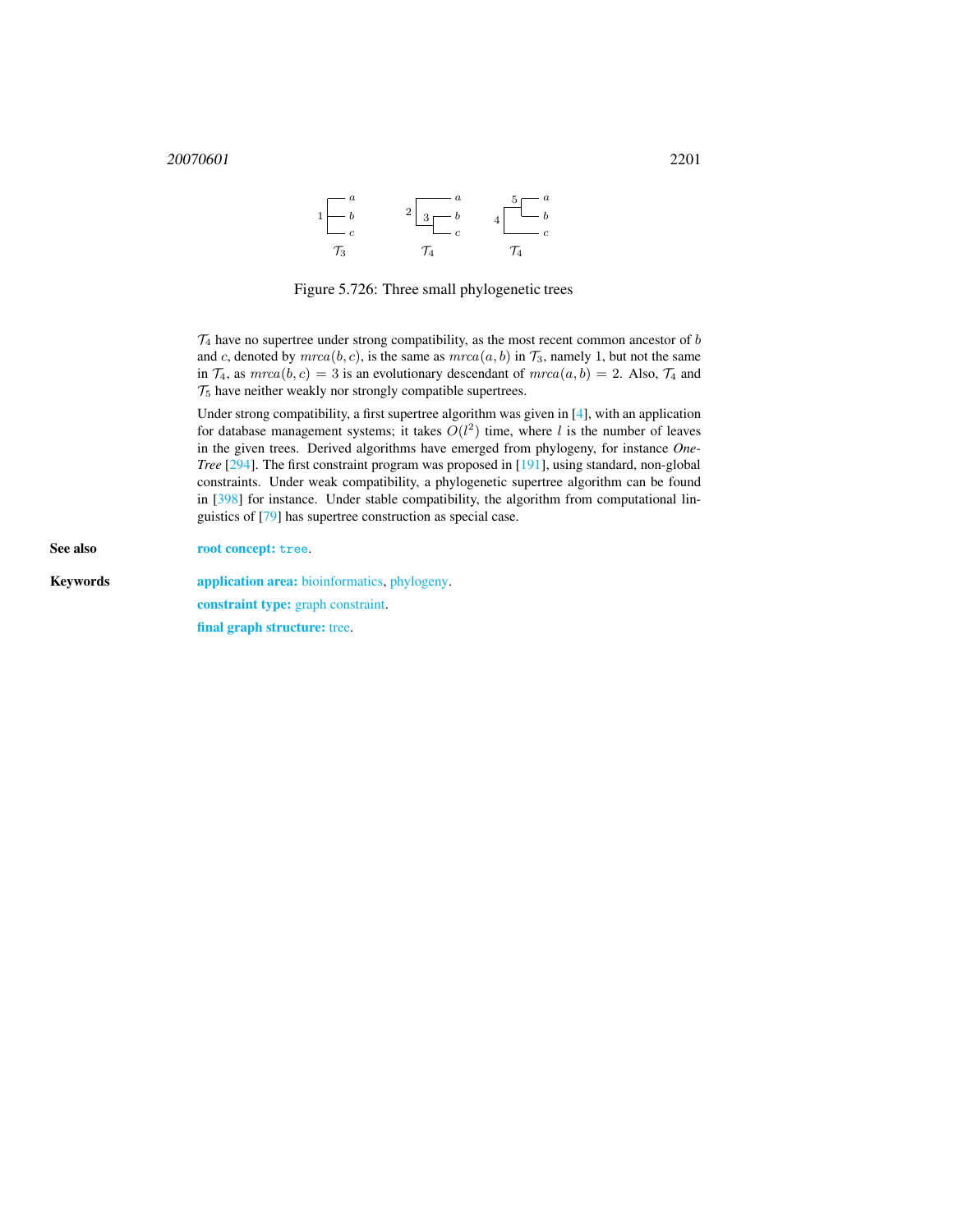<span id="page-4-0"></span>

| Arc input(s)        | NODES                                                                                                                                                                                                        |
|---------------------|--------------------------------------------------------------------------------------------------------------------------------------------------------------------------------------------------------------|
| Arc generator       | $CLIQUE \rightarrow collection(nodes1, nodes2)$                                                                                                                                                              |
| Arc arity           | $\overline{2}$                                                                                                                                                                                               |
| Arc constraint(s)   | $nodes1.father = nodes2.index$                                                                                                                                                                               |
| Graph property(ies) | $\bullet$ MAX_NSCC $\leq$ 1<br>$\bullet$ NCC= 1<br>$\bullet$ MAX_ID< 2<br>• PATH_FROM_TO(index, index, prec) = 1<br>$\bullet$ PATH_FROM_TO(index, index, inc) = 0<br>• PATH_FROM_TO(index, inc, index) = $0$ |

Graph model To each distinct leave (i.e., each species) of the trees to merge corresponds a vertex of the initial graph. To each internal vertex of the trees to merge corresponds also a vertex of the initial graph. Each vertex of the initial graph has the following attributes:

- An *index* corresponding to a unique identifier.
- A *father* corresponding to the father of the vertex in the final tree. Since the leaves of the trees to merge must remain leaves we remove the index value of all the leaves from all the father variables.
- A *set of precedence constraints* corresponding to all the arcs of the trees to merge.
- A *set of incomparability constraints* corresponding to the incomparable vertices of each tree to merge.

The arc constraint describes the fact that we link a vertex to its father variable. Finally we use the following six graph properties on our final graph:

- The first graph property  $MAX\_NSCC \leq 1$  enforces the fact that the size of the largest strongly connected component does not exceed one. This avoid having circuits containing more than one vertex. In fact the root of the merged tree is a strongly connected component with a single vertex.
- The second graph property  $NCC = 1$  imposes having only a single tree.
- The third graph property **PATH FROM TO**(index, index, prec) = 1 enforces for each vertex  $i$  a set of precedence constraints; for each vertex  $j$  of the precedence set there is a path from  $i$  to  $j$  in the final graph.
- The fourth graph property  $MAX.ID \leq 2$  enforces that the number of predecessors (i.e., arcs from a vertex to itself are not counted) of each vertex does not exceed 2 (i.e., the final graph is a binary tree).
- The fifth and sixth graph properties  $\textbf{PATH\_FROM\_TO}(\texttt{index}, \texttt{index}, \texttt{inc}) =$ 0 and **PATH\_FROM\_TO**(index, inc, index) = 0 enforces for each vertex i a set of incomparability constraints; for each vertex  $j$  of the incomparability set there is neither a path from  $i$  to  $j$ , nor a path from  $j$  to  $i$ .

Figures [5.727](#page-5-0) and [5.728](#page-5-1) respectively show the precedence and the incomparability graphs associated with the Example slot. As it contains too many arcs the initial graph is not shown. Figures [5.721](#page-1-1) shows the first solution satisfying all the precedence and incomparability constraints.